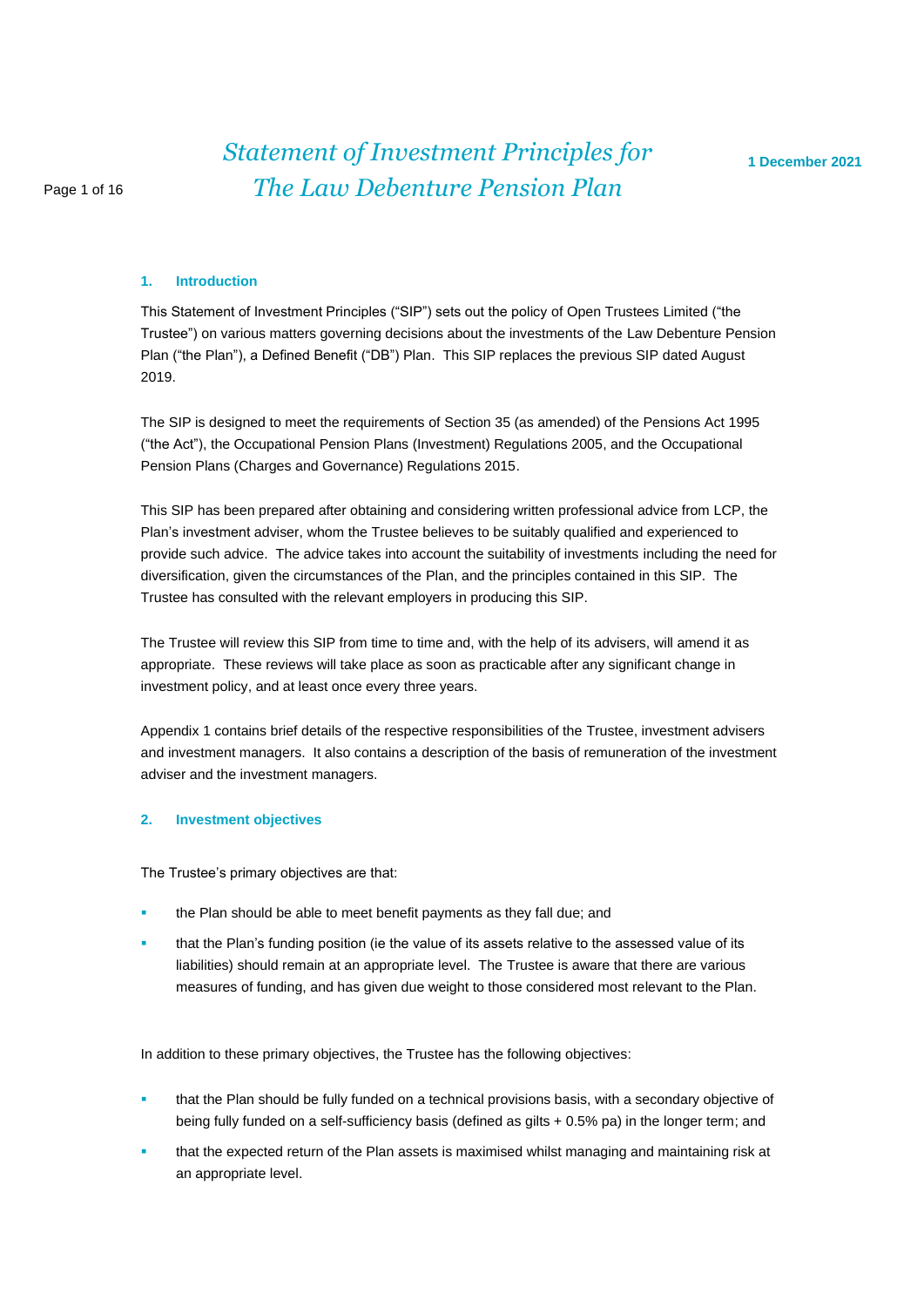# **3. Investment strategy**

Page 2 of 16

The Trustee, with the help of its advisers and in consultation with the employers, last considered the Plan's investment strategy in April 2021, taking into account the objectives described in Section 2 above.

The result of the review was that the Trustee agreed that the investment strategy of the Plan should be based on the allocation below.

| <b>Asset class</b>              | <b>Benchmark allocation</b><br>$(\%)$ | <b>Control range</b><br>(%) |
|---------------------------------|---------------------------------------|-----------------------------|
| UK equities                     | 18.0                                  | $15 - 21$                   |
| Overseas equities               | 22.0                                  |                             |
| North American equities         | 6.0                                   | $3-9$                       |
| European equities               | 4.0                                   | $2 - 6$                     |
| Japanese equities               | 3.0                                   | $1 - 5$                     |
| Pacific basin equities          | 3.0                                   | $1 - 5$                     |
| <b>Emerging market equities</b> | 6.0                                   | $3-9$                       |
| <b>Total equities</b>           | 40.0                                  |                             |
| <b>Diversified Growth Funds</b> | 15.0                                  | 12.5-17.5                   |
| Infrastructure                  | 10.0                                  | $7.5 - 12.5$                |
|                                 |                                       |                             |
| <b>Corporate bonds</b>          | 10.0                                  | $8 - 12$                    |
| <b>LDI &amp; Liquidity</b>      | 25.0                                  | n/a                         |
| <b>Total</b>                    | 100.0                                 |                             |

The Trustee's allocation to LDI & Liquidity is designed to hedge around 70% of the interest rate and inflation risk of the liabilities of the Plan (as measured on a Technical Provisions basis) and the percentage allocation of the Plan's assets to this asset class may materially differ from the 25% outlined in the table above. As a result, the Trustee is aware that the Plan's actual allocation could be outside of the permitted control ranges over time. The Trustee will monitor the allocations to different asset classes from time to time and look to rebalance towards the strategic allocations if appropriate.

The Trustee's rebalancing policy is set out in Appendix 3.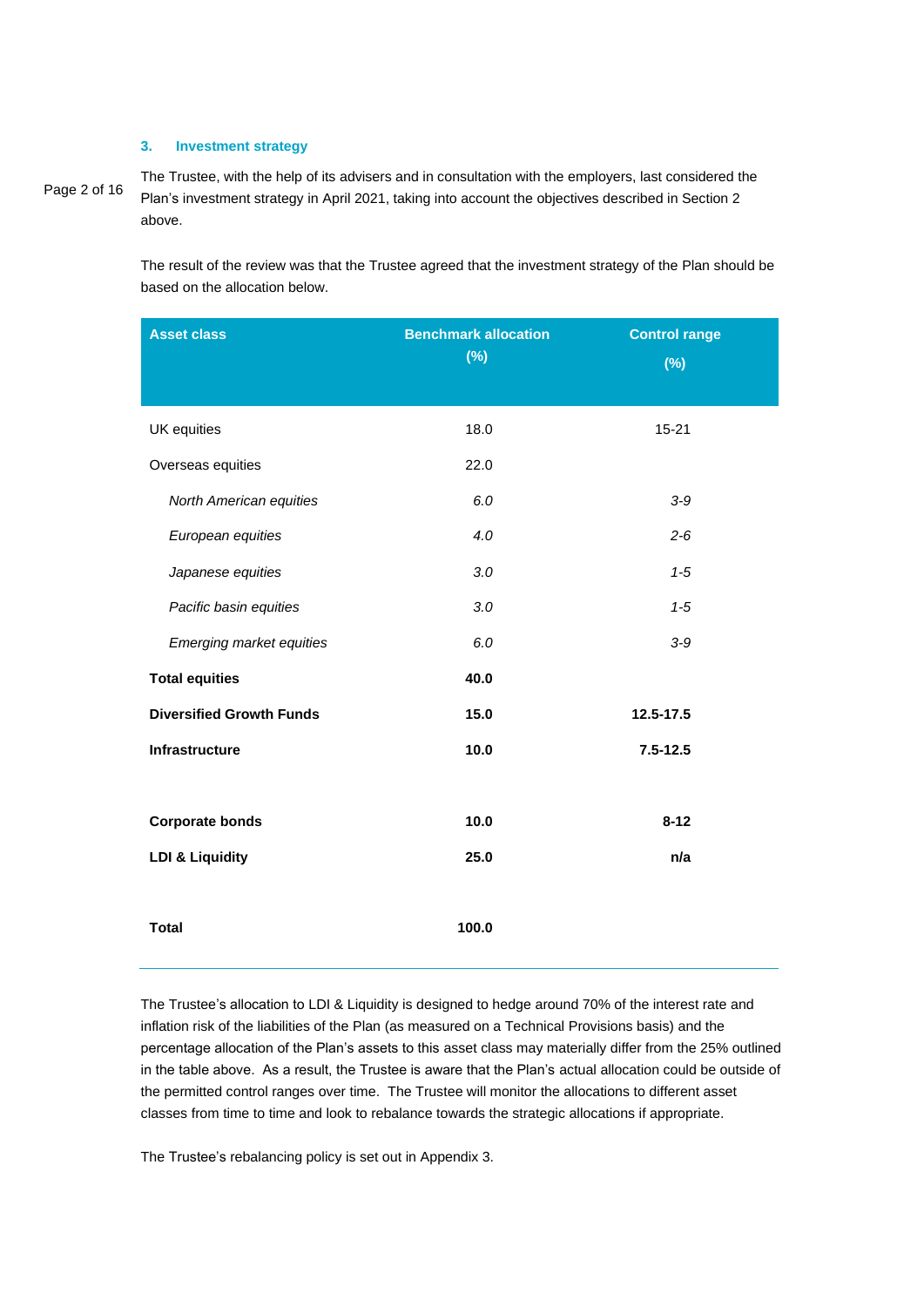#### **4. Considerations in determining the investment arrangements**

Page 3 of 16

When deciding how to invest the Plan's assets, the Trustee considers a number of risks including, but not limited to, those set out in Appendix 2. Some of these risks are more quantifiable than others, but the Trustee has tried to allow for the relative importance and magnitude of each risk.

The Trustee has considered a wide range of asset classes for investment, and the expected returns and risks associated with those asset classes. The central estimates of the expected returns from the main asset classes, as at 31 March 2021, are set out below. Returns are quoted in excess of the return on long-dated government bonds:

| UK equities              | 4.8% pa   |
|--------------------------|-----------|
| Overseas equities        | 4.8% pa   |
| Emerging market equities | 5.8% pa   |
| Corporate bonds          | $0.6%$ pa |
| Diversified growth       | $2.9%$ pa |
| Infrastructure           | 4.2% pa   |
| LDI & Sterling Liquidity | $0.0%$ pa |

In setting the investment strategy the Trustee also from time to time takes into account:

- the best interests of members and beneficiaries;
- the circumstances of the Plan, including the profile of the benefit cash flows, the funding level, and the strength of the employer covenant;
- our investment objectives, including the target return required to meet these;
- the risks, rewards and suitability of a number of possible asset classes and investment strategies; and
- the need for appropriate diversification between different asset classes.

We also consider any other factors which we believe to be financially material over the applicable time horizons to the funding of the Plan benefits, including environmental, social and governance ("ESG") factors and the risks and opportunities relating to climate change.

Our key investment beliefs, which influenced the setting of the investment arrangements, are as follows:

- asset allocation is the primary driver of long-term returns;
- costs may have a significant impact on long-term performance and therefore obtaining value for money from the investments is important;
- investment managers who can consistently spot and profitably exploit market opportunities are difficult to find, and therefore passive management is usually better value;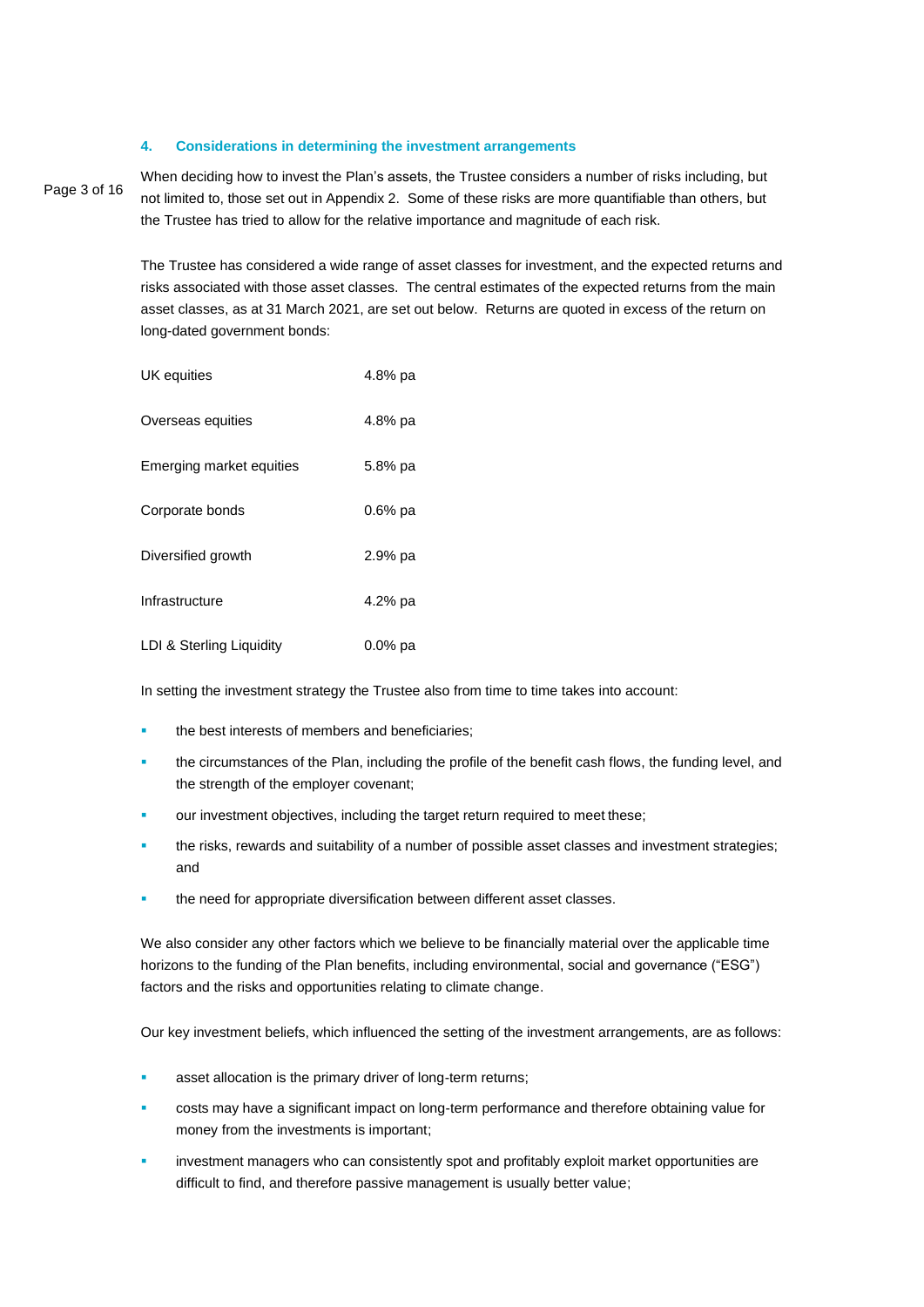**EXED** risk-taking is necessary to achieve return, but not all risks are rewarded. Equity, credit, and illiquidity are the primary rewarded risks. Risks that do not have an expected reward should generally be avoided, hedged, or diversified;

Page 4 of 16

- ESG factors should be considered when making investment decisions, and managers may be able to improve risk-adjusted returns by doing this; and
- climate change is a financially material systemic issue that presents risks and opportunities for the Plan over the short, medium and long term.

# **5. Implementation of the investment arrangements**

Before investing in any manner, the Trustee obtains and considers proper written advice from its investment adviser on the question of whether the investment is satisfactory, having regard to the need for suitable and appropriately diversified investments.

Details of the investment managers, their objectives, investment guidelines, and custody arrangements are set out in Appendix 3.

The Trustee has signed agreements with the investment managers, setting out in detail the terms on which the portfolios are managed. The investment managers' primary role is the day-to-day investment management of the Plan's investments. The managers are authorised under the Financial Services and Markets Act 2000 (as amended) to carry out such activities.

The Trustee has limited influence over managers' investment practices because all the Plan's assets are held in pooled funds, but it encourages its managers to improve their practices within the parameters of the fund they are managing.

The Trustee's view is that the fees paid to the investment managers, and the possibility of their mandate being terminated, ensure they are incentivised to provide a high quality service that meets the stated objectives, guidelines and restrictions of the fund. However, in practice managers cannot fully align their strategy and decisions to the (potentially conflicting) policies of all their pooled fund investors in relation to strategy, long-term performance of debt/equity issuers, engagement and portfolio turnover.

It is the Trustee's responsibility to ensure that the managers' investment approaches are consistent with its policies before any new appointment, and to monitor and to consider terminating any existing arrangements that appear to be investing contrary to those policies. The Trustee expects investment managers, where appropriate, to make decisions based on assessments of the longer term financial and non-financial performance of debt/equity issuers, and to engage with issuers to improve their performance (or where this is not appropriate to explain why). It assesses this when selecting and monitoring managers.

The Trustee evaluates investment manager performance by considering performance over both shorter and longer-term periods as available. Except in closed-ended funds where the duration of the investment is determined by the fund's terms, the duration of a manager's appointment will depend on strategic considerations and the outlook for future performance.

The Trustee's policy is to evaluate each of its investment managers by reference to the manager's individual performance as well the role it plays in helping the Plan meet its overall long-term objectives,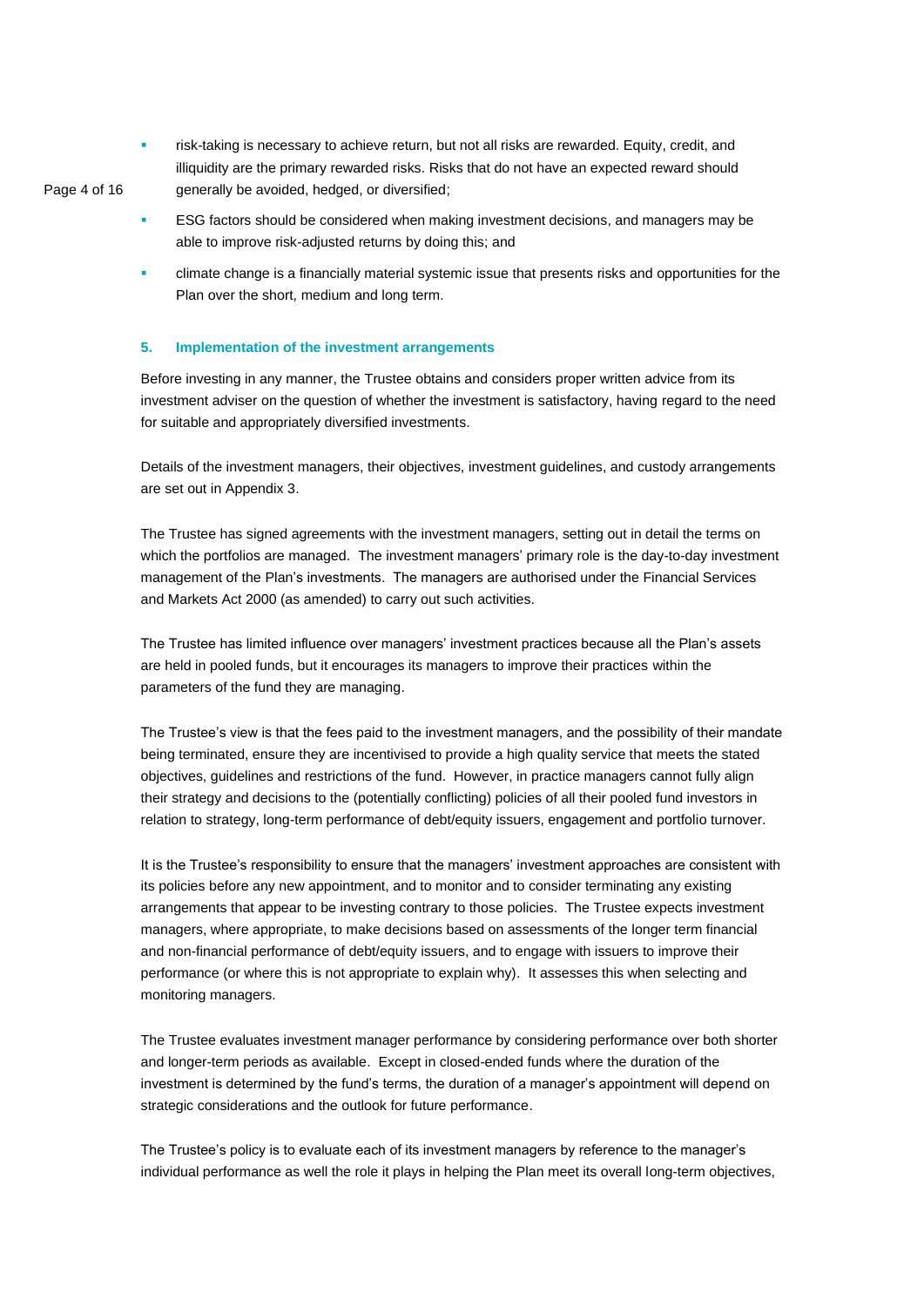taking account of risk, the need for diversification and liquidity. Each manager's remuneration, and the value for money it provides, is assessed in light of these considerations.

#### Page 5 of 16

The Trustee recognises that portfolio turnover and associated transaction costs are a necessary part of investment management and that the impact of portfolio turnover costs is reflected in performance figures provided by the investment managers. The Trustee expects its investment consultant to incorporate portfolio turnover and resulting transaction costs as appropriate in its advice on the Plan's investment mandates.

# **6. Realisation of investments**

The investment managers have discretion over the timing of realisation of investments of the Plan and in considerations relating to the liquidity of investments. When appropriate, the Trustee, on the administrators' recommendation, decides on the amount of cash required for benefit payments and other outgoings and informs the investment managers of any liquidity requirements.

#### **7. Financially material and non-financial matters**

The Trustee has considered how environmental, social, governance ("ESG") and ethical factors should be taken into account in the selection, retention and realisation of investments, given the time horizon of the Plan and its members.

The Trustee influences the Plan's approach to ESG and other financially material factors through its investment strategy and manager selection decisions. The Trustee expects all of its investment managers to take account of financially material factors (including climate change and other ESG factors) within the parameters of the mandates they are set. The Trustee seeks to appoint managers that have the skills and processes to do this, and periodically reviews how the managers are taking account of these issues in practice.

All of the Plan's assets are invested in pooled funds. The Trustee has limited influence over the managers' investment practices where assets are held in pooled funds, but encourages the managers to improve their ESG practices within the parameters of their funds.

The Trustee does not take into account any non-financial matters (ie matters relating to the ethical and other views of members and beneficiaries, rather than considerations of financial risk and return) in the selection, retention and realisation of investments.

#### **8. Stewardship**

The Trustee recognises its responsibilities as owners of capital, and believes that good stewardship practices, including monitoring and engaging with investee companies, and exercising voting rights attaching to investments, protect and enhance the long-term value of investments. The Trustee has delegated to its investment managers the exercise of rights attaching to investments, including voting rights, and engagement with issuers of debt and equity and other relevant persons about relevant matters such as performance, strategy, capital structure, management of actual or potential conflicts of interest, risks and ESG factors.

The Trustee does not monitor or engage directly with issuers or other holders of debt or equity, but it does engage with current and prospective investment managers on matters including ESG and stewardship. It expects the investment managers to exercise ownership rights and undertake monitoring and engagement in line with the managers' general policies on stewardship, as provided to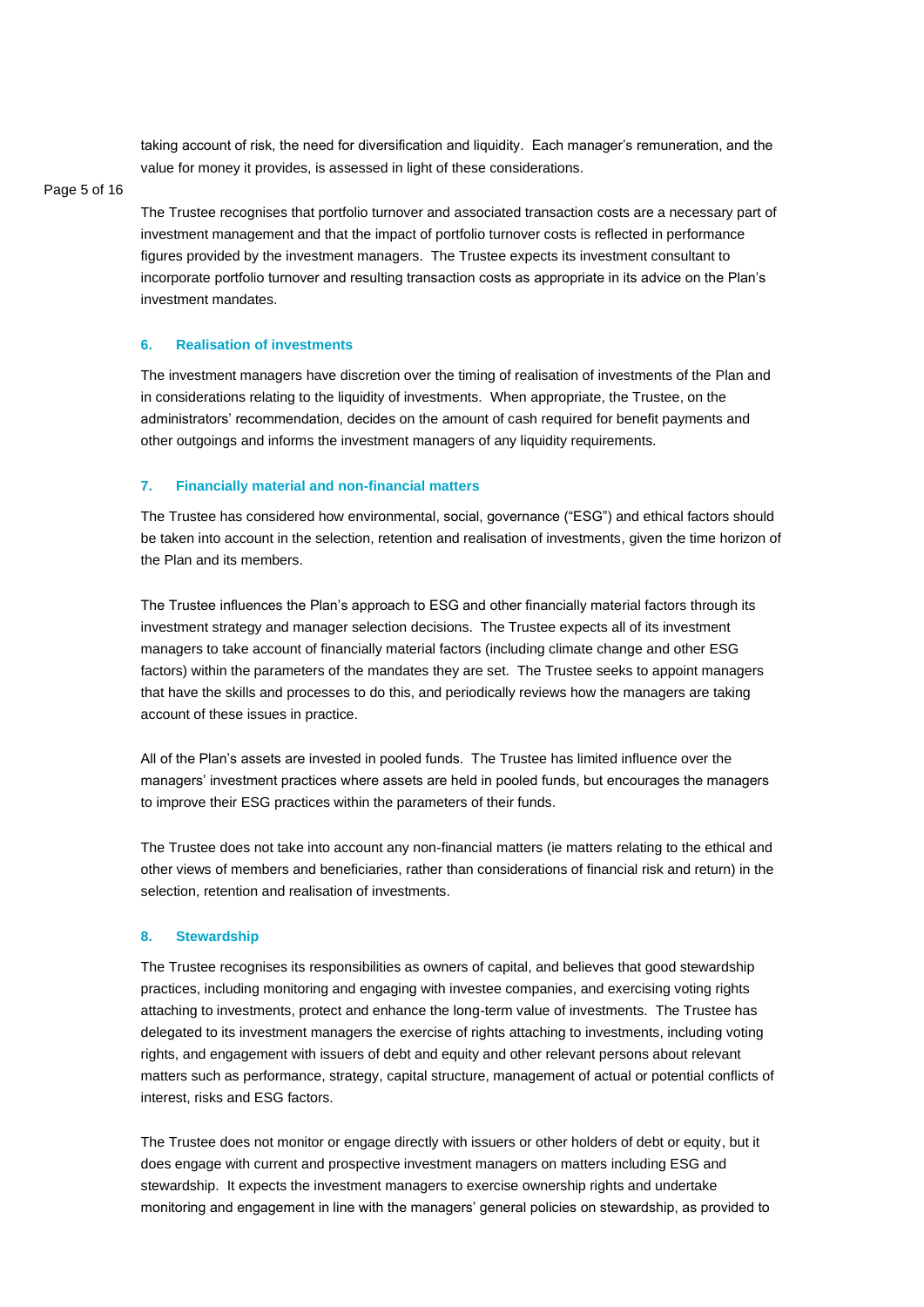Page 6 of 16 the Trustee from time to time, taking into account the long-term financial interests of the beneficiaries. The Trustee expects the managers to communicate their policies on stewardship from time to time, and provide reporting on the results of their engagement and voting activities regularly and at least once a year.

> The Trustee seeks to appoint managers that have strong stewardship policies and processes, reflecting where relevant the recommendations of the UK Stewardship Code 2020 issued by the Financial Reporting Council, and from time to time the Trustee may review how these are implemented in practice.

However, where the Trustee holds assets in pooled funds, the Trustee has limited influence over managers' stewardship practices, but it encourages its managers to improve their practices where appropriate.

# **For on behalf of Open Trustees Limited**

**Signed:** Website version - signature removed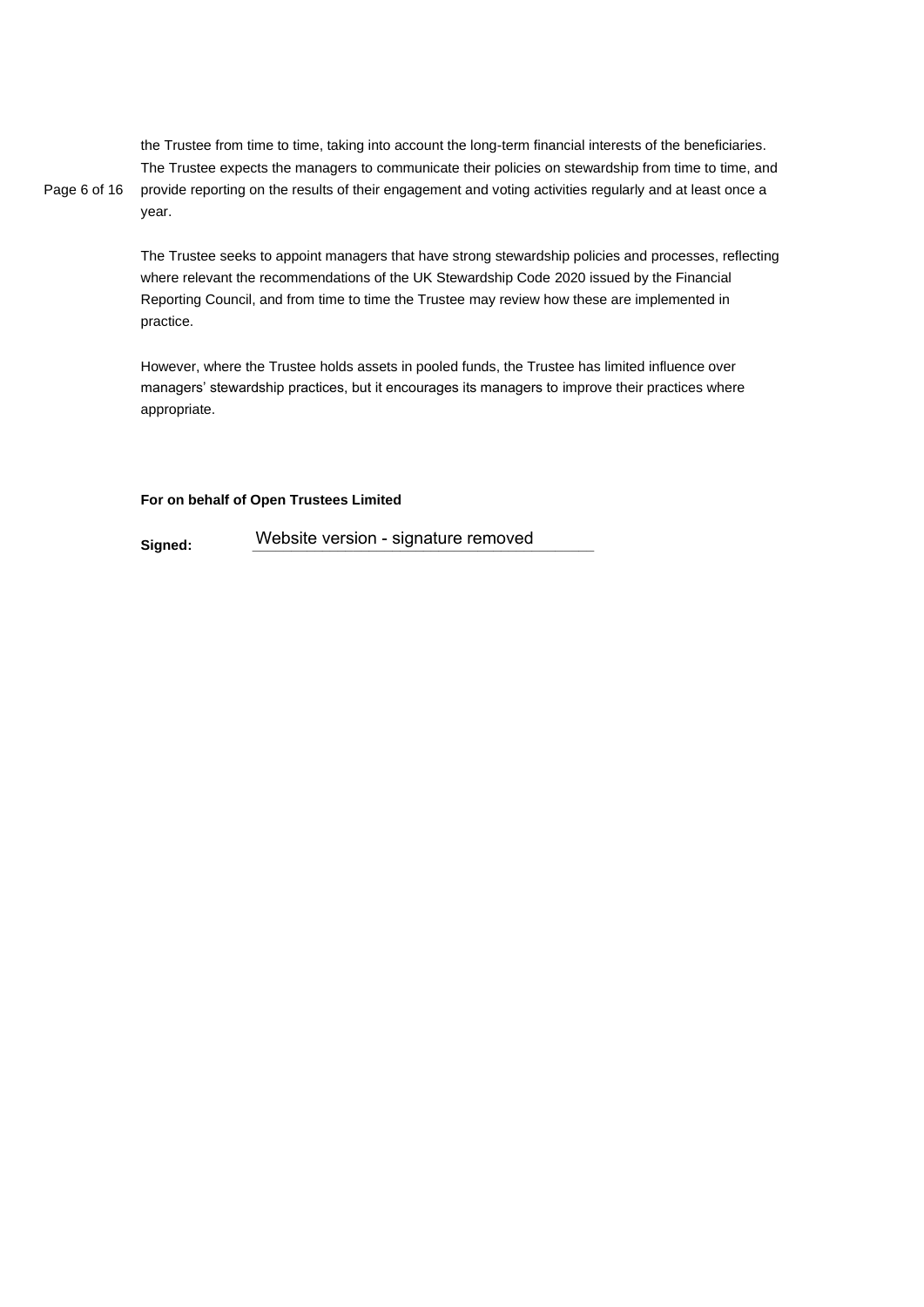# *Responsibilities, decision-making and fees*

# Page 7 of 16

The Trustee has decided on the following division of responsibilities and decision-making for the Plan. This division is based upon the Trustee's understanding of the various legal requirements placed upon it, and its view that this division allows for efficient operation of the Plan overall, with access to an appropriate level of expert advice and service. The Trustee's investment powers are set out within the Plan's governing documentation.

# **1. Trustee**

In broad terms, the Trustee is responsible in respect of investment matters for:

- setting the investment strategy, in consultation with the employers;
- setting the investment policies, including those relating to financially material factors and the exercise of rights and engagement activities in respect of the investments;
- putting effective governance arrangements in place and documenting these arrangements in a suitable form;
- reviewing the investment policy as part of any review of the investment strategy;
- setting the policy for rebalancing between asset classes;
- monitoring, reviewing and replacing the investment managers, custodians, investment adviser, actuary and other service providers;
- monitoring the exercise of the investment powers delegated to the investment managers and monitoring compliance with Section 36 of the Act (as amended);
- communicating with members as appropriate on investment matters, such as the Trustee's assessment of its effectiveness as a decision-making body, the policies regarding responsible ownership and how such responsibilities have been discharged;
- reviewing the content of this SIP from time to time and modifying it if deemed appropriate; and
- consulting with the employers when reviewing the SIP.

# **2. Investment managers**

In broad terms, the investment managers are responsible for:

- managing the relevant portfolio of assets according to the stated objectives, and within the guidelines and restrictions set out in the investment manager agreements and/or other relevant governing documentation, as agreed with the Trustee;
- taking account of financially material considerations (including climate change and other ESG considerations) as appropriate when managing the portfolios of assets;
- exercising rights (including voting rights) attaching to investments and undertaking engagement activities in respect of investments;
- providing the Trustee with regular information concerning the management and performance of the relevant portfolio; and
- having regard to the provisions of Section 36 of the Act insofar as it is necessary to do so.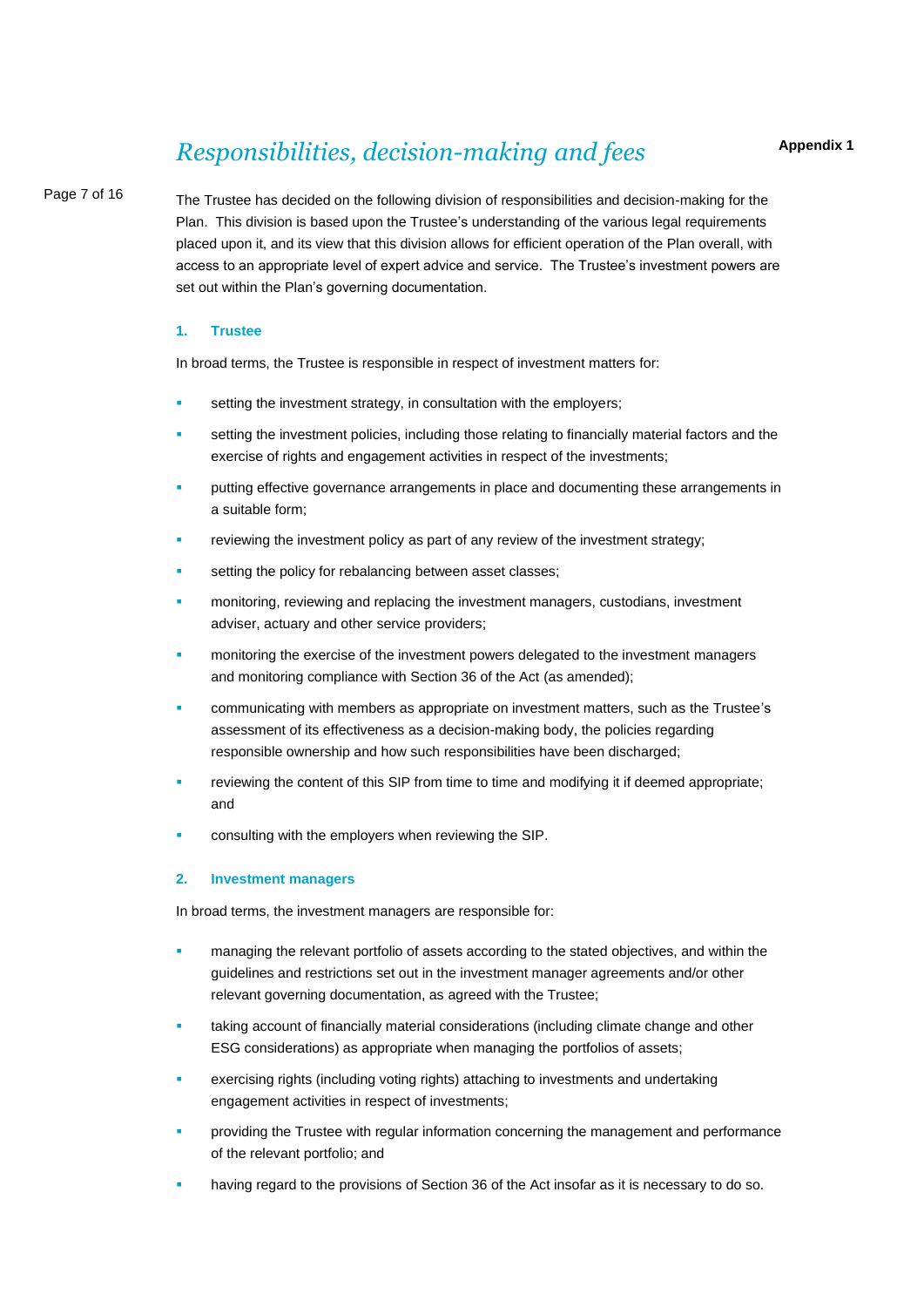**Appendix 1 (cont)** The custodians of the Plan's assets (whether there is a direct relationship between the custodians and the Trustee or not) are responsible for safe keeping of the asset and facilitating all investment transactions.

Page 8 of 16

#### **3. Investment adviser and actuary**

In broad terms, the investment adviser and actuary will be responsible, in respect of investment matters, as requested by the Trustee, for:

- advising on how material changes within the Plan's benefits, membership, and funding position may affect the manner in which the assets should be invested and the asset allocation policy;
- advising on the selection, and review, of the investment managers, incorporating its assessment of the nature and effectiveness of the managers' approaches to financially material considerations (including climate change and other ESG considerations); and
- participating with the Trustee in reviews of this SIP.

# **4. Fee structures**

The Trustee recognises that the provision of investment management and advisory services to the Plan results in a range of charges to be met, directly or indirectly, by deduction from the Plan's assets.

The Trustee has agreed Terms of Business with the Plan's actuarial and investment advisers, under which charges are calculated on both a fixed and "time-cost" basis.

The investment managers receive fees calculated by reference to the market value of assets under management. The fee rates are believed to be consistent with the managers' general terms for institutional clients and are considered by the Trustee to be reasonable when compared with those of other similar providers.

The fee structure used in each case has been selected with regard to existing custom and practice, and the Trustee's view as to the most appropriate arrangements for the Plan. However, the Trustee will consider revising any given structure if and when it is considered appropriate to do so.

#### **5. Performance assessment**

The Trustee is satisfied, taking into account the external expertise available, that there are sufficient resources to support its investment responsibilities. The Trustee believes that it has sufficient expertise and appropriate training to carry out its role effectively.

It is the Trustee's policy to assess the performance of the Plan's investments, investment providers and professional advisers from time to time. The Trustee will also carry out periodically an assessment of its own effectiveness as a decision-making body and will decide how this may then be reported to members.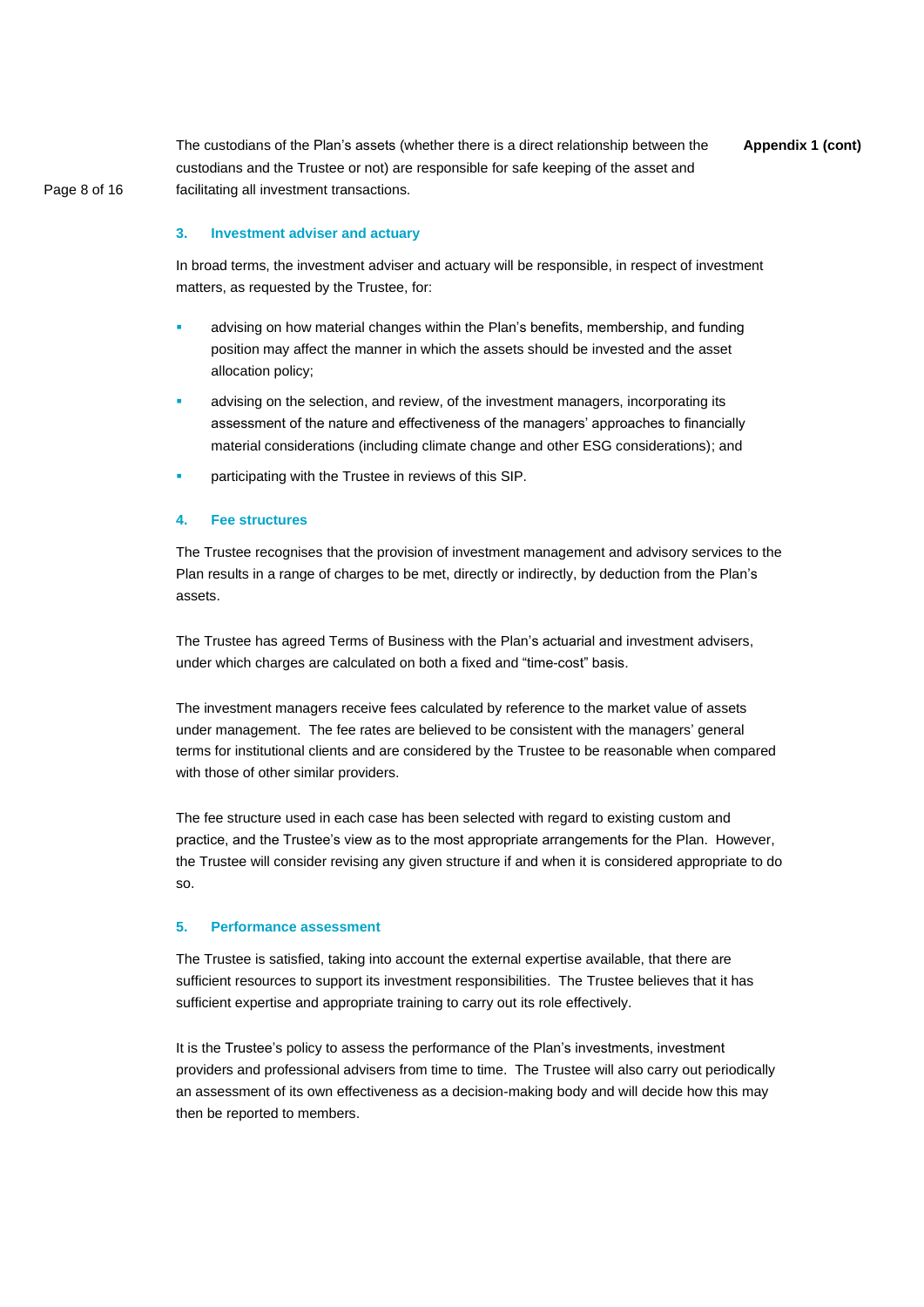# *Policy towards risk, risk measurement and risk management*

Risk capacity is the maximum level of risk that the Trustee considers to be appropriate to take in the investment strategy. Risk appetite is how much risk the Trustee believes is appropriate to take in order to meet the investment objectives. Taking more risk is expected to mean that those objectives can be achieved more quickly, but it also means that there is a greater likelihood that the objectives are missed, in the absence of remedial action.

When assessing risk and reviewing the investment strategy, the Trustee considers:

- the strength of the employer covenant and how this may change over time;
- the agreed journey plan and employer contributions;
- the Plan's long-term and shorter-term funding targets;
- the Plan's liability profile, its interest rate and inflation sensitivities, and the extent to which these are hedged;
- the Plan's cash flow and target return requirements; and
- the level of expected return and expected level of risk (as measured by Value at Risk), now and as the strategy evolves.

Following implementation of the Plan's current investment strategy, as at 30 September 2021, the Plan's 1 year 95% Value at Risk was estimated to be around £7.5m. This means that there is estimated to be a 1 in 20 chance that the Plan's funding position will worsen by £7.5m or more, compared to the expected position, over a one year period. When deciding on the current investment strategy, we believed this level of risk to be appropriate given the Plan's objectives.

The Trustee considers that there are a number of different types of investment risk that are important for the Plan. These include, but are not limited to the following.

#### **1. Risk of inadequate returns**

Page 9 of 16

A key objective of the Trustee is that, over the long-term, the Plan should have adequate assets to meet its liabilities as they fall due. The Trustee therefore invests the assets of the Plan to produce a sufficient long-term return in excess of the liabilities. There is also a risk that the performance of the Plan's assets and liabilities diverges in certain financial and economic conditions in the short term. This risk has been taken into account in setting the investment strategy and is monitored by the Trustee on a regular basis.

# **2. Risk from lack of diversification**

This is the risk that failure of a particular investment, or the general poor performance of a given investment type, could materially adversely affect the Plan's assets. The Trustee believes that the Plan's assets are adequately diversified between different asset classes and within each asset class. This was a key consideration when determining the Plan's investment arrangements.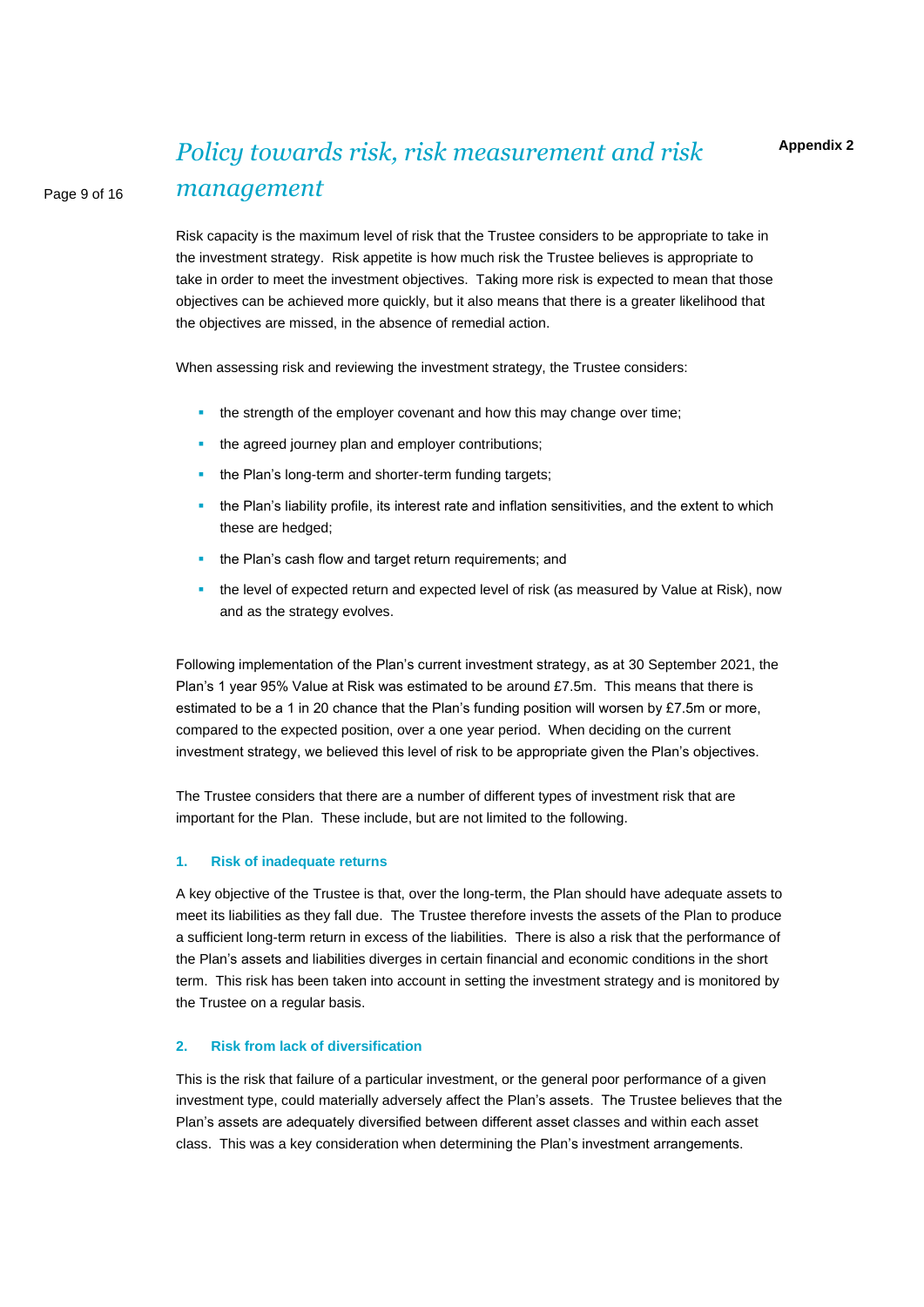#### **3. Investment manager risk**

This is the risk that the investment managers fail to meet their investment objectives. Prior to appointing the investment managers, the Trustee undertook appropriate investment manager selection exercises. The Trustee monitors the investment managers on a regular basis.

# **4. Liquidity/marketability risk**

This is the risk that the Plan is unable to realise assets to meet benefit cash flows as they fall due. The Trustee is aware of the Plan's cash flow requirements and believes that this risk is managed by maintaining an appropriate degree of liquidity across the Plan's investments.

#### **5. Equity risk**

The Trustee believes that equity risk is a rewarded investment risk, over the long term. The Trustee considers exposure to equity risk in the context of the Plan's overall investment strategy and believes that the level of exposure to this risk is appropriate.

# **6. Credit risk**

This is the risk that one party to a financial instrument will cause a financial loss for the other party by failing to discharge an obligation.

The Plan is subject to credit risk since it holds bonds, and to a lesser extent the bonds held within its Diversified Growth Funds, via pooled funds. The Trustee manages its exposure to credit risk by only investing in pooled funds that have a diversified exposure to different credit issuers.

# **7. Currency risk**

Whilst the majority of the currency exposure of the Plan's assets is to Sterling, the Plan is subject to currency risk because some of the Plan's investments are held in overseas markets.

The Trustee considers the overseas currency exposure in the context of the overall investment strategy, and believes that the currency exposure that exists diversifies the strategy and is appropriate.

#### **8. Interest rate and inflation risk**

The Plan's assets are directly subject to interest rate and inflation risk because some of the Plan's assets are held in bonds, and to a lesser extent the bonds held within its Diversified Growth Funds, via pooled funds. However, the interest rate and inflation risks to which the Plan's assets are exposed serves to hedge part of the corresponding risks associated with the Plan's liabilities. The net effect will be to reduce the volatility of the funding level.

#### **9. Climate-related risks**

Climate change is a source of risk, which could be financially material over both the short and longer term. This risk relates to the transition to a low carbon economy, and the physical risks associated with climate change (eg extreme weather). The Trustee seeks to appoint investment managers who will manage this risk appropriately, and from time to time reviews how this risk is being managed in practice.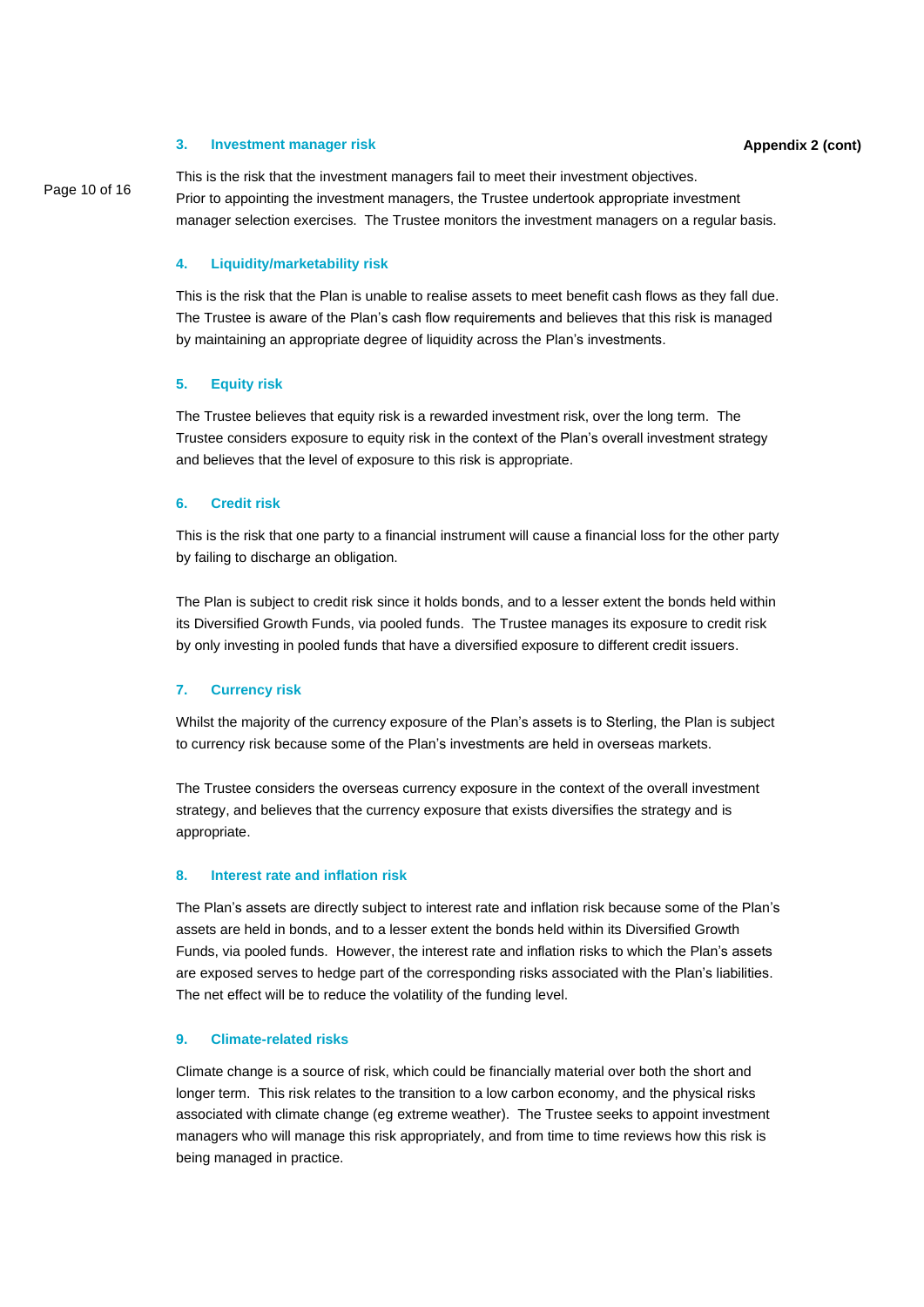#### **10. Other environmental, social and governance (ESG) risks**

Page 11 of 16

ESG factors are sources of risk to the Plan's investments, some of which could be financially significant, over both the short and longer term. These include risks relating to factors such as unsustainable or socially harmful business practices, and unsound corporate governance. The Trustee seeks to appoint investment managers who will manage these risks appropriately and from time to time reviews how these risks are being managed in practice.

#### **11. Counterparty risk**

This is the risk that one party to a contract (such as a derivative instrument) causes a financial loss to the other party by failing to discharge a contractual obligation. This risk applies in particular for those contracts that are traded directly between parties, rather than traded on a central exchange.

In particular, the LDI manager makes use of, within its fund, derivative and gilt repo contracts and this fund is used to match efficiently a portion of the Plan's liabilities. Counterparty risk is managed within the fund through careful initial selection and ongoing monitoring of trading counterparties, counterparty diversification and a robust process of daily collateralisation of each contract, to ensure that counterparty risk is limited, as far as possible, to one day's market movements.

#### **12. Collateral adequacy risk**

The LDI manager may call for additional cash to be paid to the LDI portfolio in order to support a given level of leverage. Collateral adequacy risk is the risk that the Trustee is not able to post additional cash to the LDI portfolio within the required timeframe when requested. A potential consequence of this risk is that the Plan's interest rate and inflation hedging could be reduced and the Plan's funding level could suffer subsequently as a result. In order to manage this risk, our objective is that the Plan has a sufficient allocation to cash and other highly liquid assets that could be used to meet LDI collateral calls.

# **13. Valuation risk**

Some of the Plan's assets (such as listed equities) can be valued regularly based on observable market prices. For other assets (such as infrastructure), prices may only be estimated relatively infrequently using one or more of a range of approximate methods – eg mathematical models or recent sales prices achieved for equivalents.

At times of market stress, there is a risk for all assets that the valuations provided by investment managers do not reflect the actual sale proceeds which could be achieved if the assets were liquidated at short notice. This risk is particularly relevant for assets such as infrastructure.

The Trustee considers exposure to valuation risk in the context of the Plan's overall investment strategy and believes that the level of exposure to this risk is appropriate.

# **14. Other non-investment risks**

The Trustee recognises that there are other, non-investment, risks faced by the Plan, and takes these into consideration as far as practical in setting the Plan's investment arrangements.

Examples include: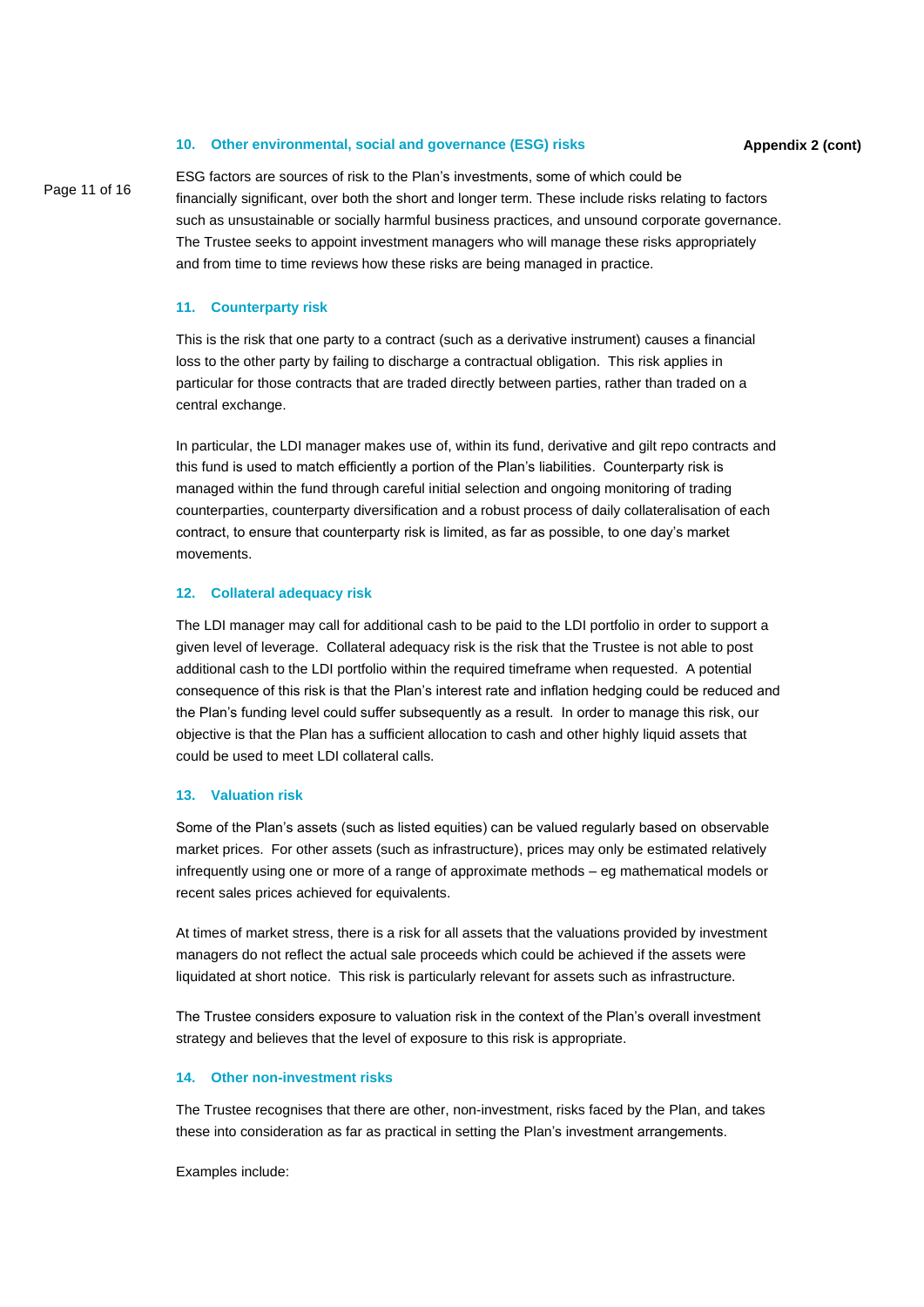**Appendix 2 (cont)** longevity risk (the risk that members live, on average, longer than expected); and

Page 12 of 16

sponsor covenant risk (the risk that, for whatever reason, the sponsoring employers are unable to support the Plan as anticipated).

Together, the investment and non-investment risks give rise generally to funding risk. This is the risk that the Plan's funding position falls below what is considered an appropriate level. By understanding and considering the key risks that contribute to funding risk, the Trustee believes that it has appropriately addressed and is positioned to manage this general risk.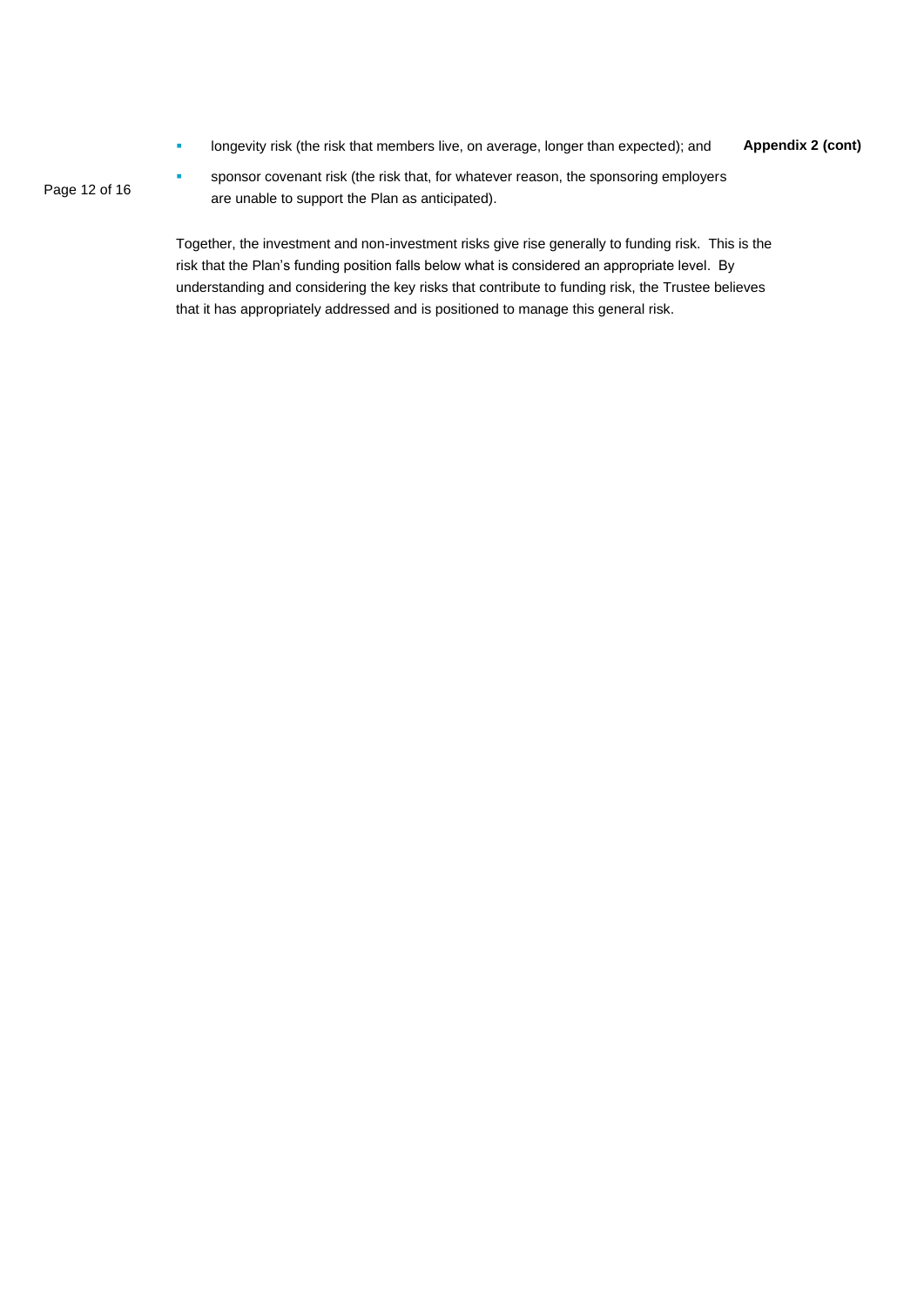# *Investment manager arrangements*

Page 13 of 16Details of the investment managers, their objectives, investment guidelines and custody arrangements are set out below.

# **1. Developed equities and bonds – Legal & General**

The Trustee has selected Legal & General Assurance (Pension Management) Limited ("LGAPM") as the provider of its bond and developed markets equity investments. LGAPM has delegated its investment responsibilities to an investment manager, Legal & General Investment Management ("LGIM"). LGIM's objective is to maintain the Plan's asset distribution close to Benchmark, within the ranges detailed in the below table. LGIM is also required to track, gross of fees, on an annual basis, the total return on the relevant Benchmark index, within specified tolerances. LGIM's arrangements are summarised as follows:

| <b>Asset class</b>           | <b>Benchmark index</b>         | <b>Objective</b>                                                                       |
|------------------------------|--------------------------------|----------------------------------------------------------------------------------------|
|                              |                                |                                                                                        |
| UK equities                  | <b>FTSE All Share</b>          | Track its benchmark index to within $+/-0.25\%$<br>p.a. for 2 years out of 3           |
| North American equities      | FTSE World North America       | Track its benchmark index* to within $+/-0.5\%$<br>p.a. for 2 years out of 3           |
| European equities            | FTSE Developed Europe (ex UK)  | Track its benchmark index* to within $+/-0.5\%$<br>p.a. for 2 years out of 3           |
| Japanese equities            | FTSE Japan                     | Track its benchmark index* to within $+/-0.5\%$<br>p.a. for 2 years out of 3           |
| Pacific basin equities       | FTSE Asia Pacific (ex Japan)   | Track its benchmark index* to within $+/-0.75\%$<br>p.a. for 2 years out of 3          |
| UK corporate bonds           | Markit iBoxx Sterling non-gilt | Exceed the benchmark index by 0.75% p.a.<br>(before fees) over a 3 year rolling period |
| Liability driven investments | n/a                            | Reduce DB pension scheme risk exposure to                                              |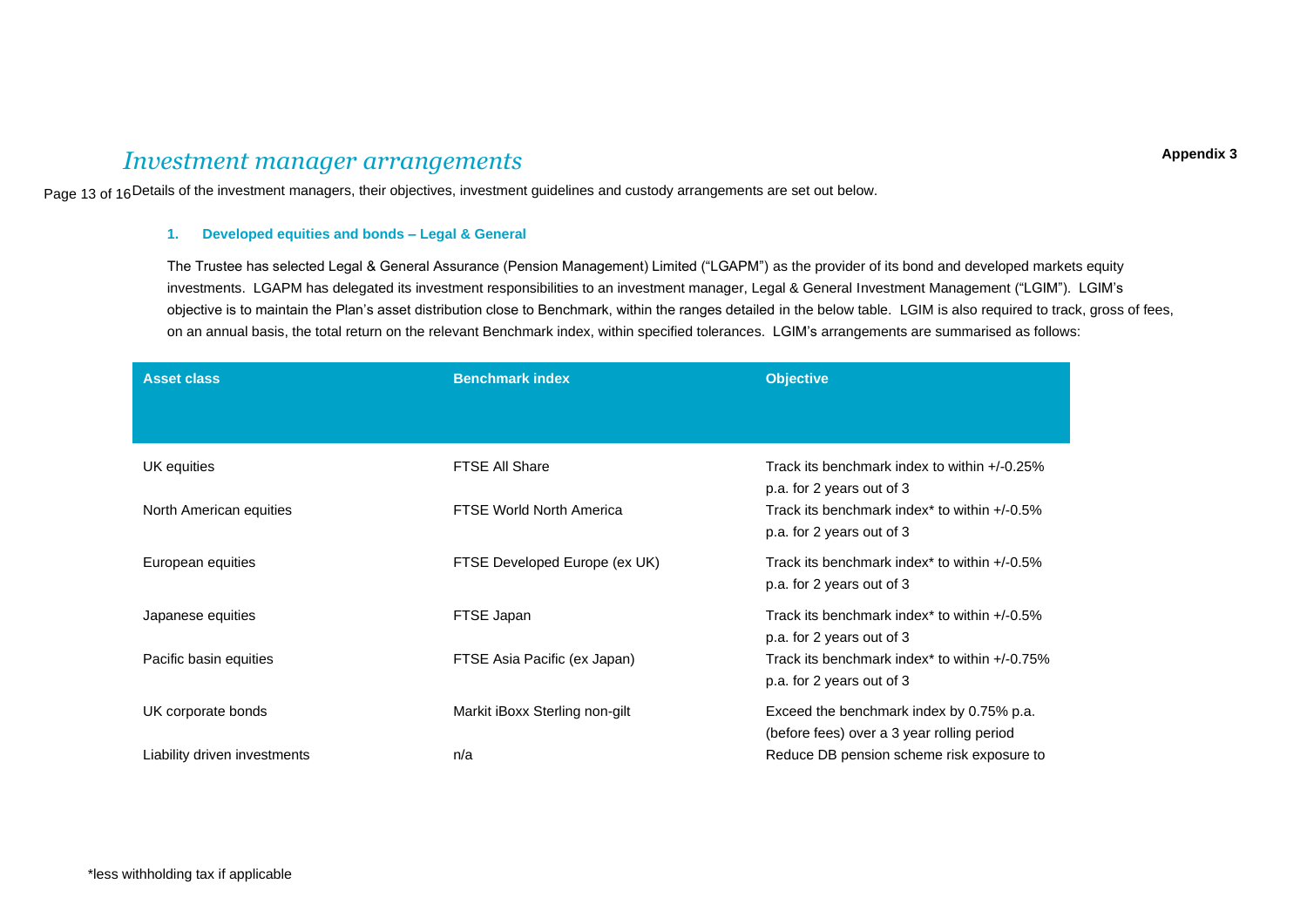|               | <b>Asset class</b> | <b>Benchmark index</b>           | <b>Objective</b>                                                     | Appendix 3 (cont) |
|---------------|--------------------|----------------------------------|----------------------------------------------------------------------|-------------------|
| Page 14 of 16 |                    |                                  |                                                                      |                   |
|               |                    |                                  | changes in interest rate and inflation rates.                        |                   |
| Liquidity     |                    | Sterling Overnight Index Average | To provide capital stability and a return in line<br>with benchmark. |                   |

All of the LGIM funds are priced and traded weekly. The funds are open ended. The funds are not listed on any exchange. The custodian for the UK assets is HSBC Bank Plc London. The custodian for the overseas assets is Citibank N.A London.

# **2. Emerging market equities – Morgan Stanley**

The Trustee has selected Morgan Stanley Investment Management ("MSIM") as the manager of its emerging markets equity mandate.

| <b>Asset class</b>       | <b>Benchmark index</b>       | <b>Objective</b>                                                                      |
|--------------------------|------------------------------|---------------------------------------------------------------------------------------|
| Emerging market equities | <b>MSCI Emerging Markets</b> | To target 2.5% - 3% outperformance of the<br>index over a rolling 3 to 5 year period. |
| Total                    |                              |                                                                                       |

The fund is daily priced and traded with the exception of Luxembourg bank holidays. The fund is open ended and is not listed on any exchange. Morgan Stanley has appointed J.P. Morgan Bank Luxembourg S.A. as the custodian for the fund.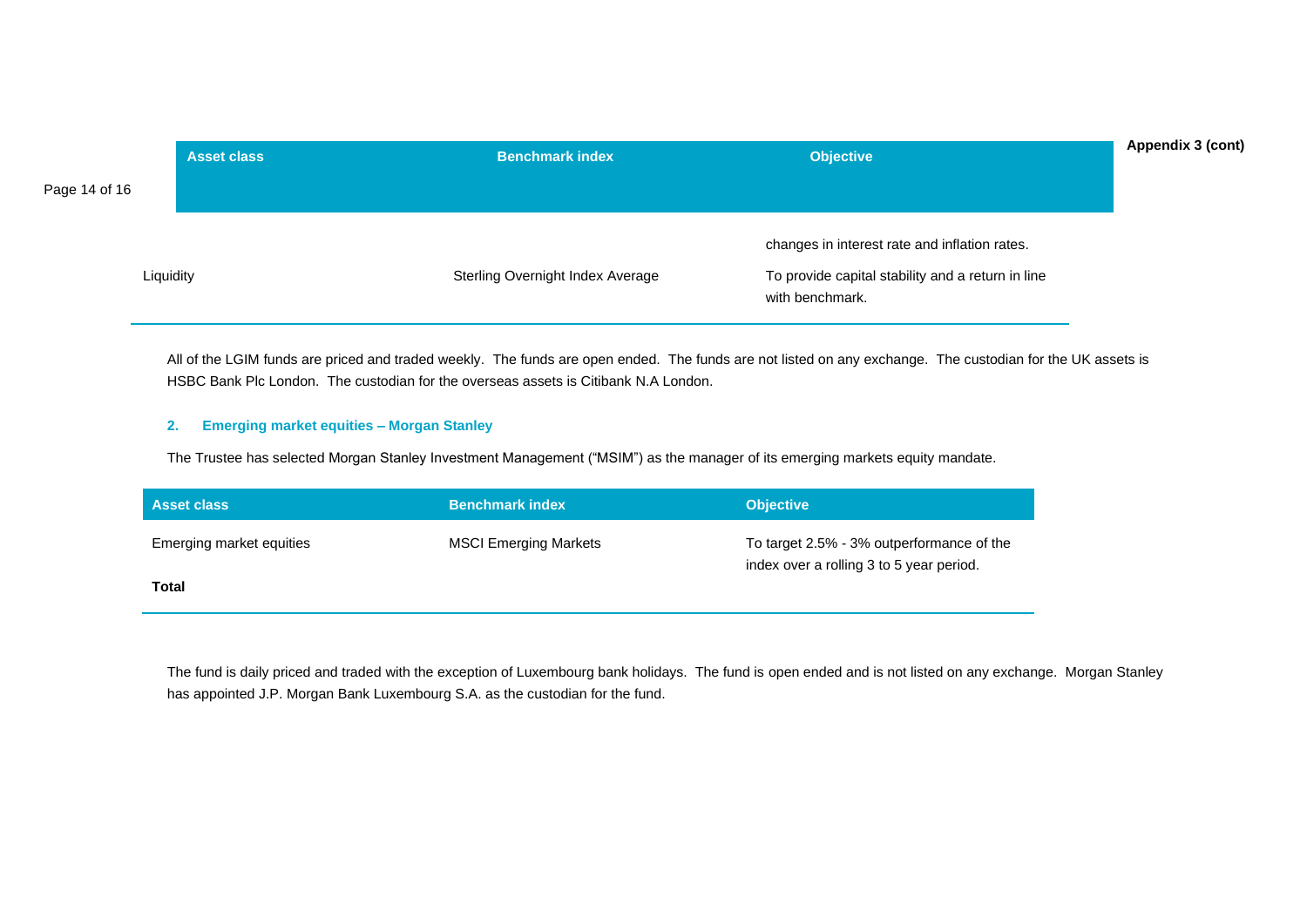#### **3. Diversified growth**

Page 15 of 16 The Trustee has selected Invesco Asset Management Limited ("Invesco") and Ruffer LLP ("Ruffer") as the managers for the Diversified Growth Fund portfolio.

| <b>Fund name</b>                                               | <b>Benchmark</b><br>allocation | <b>Control</b><br>range | <b>Benchmark index</b> | <b>Objective</b>                                                                                                                                                                                                                                                                       |
|----------------------------------------------------------------|--------------------------------|-------------------------|------------------------|----------------------------------------------------------------------------------------------------------------------------------------------------------------------------------------------------------------------------------------------------------------------------------------|
|                                                                | $(\%)$                         | (%)                     |                        |                                                                                                                                                                                                                                                                                        |
| <b>Ruffer CF Absolute</b><br>Return Fund                       | 33.3                           | n/a                     | BoE deposit rate       | To preserve the Client's capital over rolling twelve month periods, and<br>secondly to grow the Portfolio at a higher rate (after fees) than could<br>reasonably be expected from the alternative of depositing the cash value of<br>the Portfolio in a reputable United Kingdom bank. |
| <b>Invesco Global Targeted</b><br><b>Returns Fund</b><br>Total | 66.7<br>100.0                  | n/a                     | UK 3 month LIBOR       | To target a gross return of 5% pa above UK 3 month LIBOR (or an equivalent<br>reference rate) over a rolling 3 year period and aims to achieve this with less<br>than half the volatility of global equities over the same 3 year period.                                              |

The Ruffer fund is daily priced and traded with the exception of UK bank holidays. The fund is open ended and is not listed on any exchange. In addition to acting as the investment manager, Ruffer will act as the Plan's custodian, and in turn delegate the custody functions to a Global Sub-Custodian, RBC Investor Services Trust.

The Invesco fund is daily priced and traded with the exception of UK bank holidays. The fund is open ended and is not listed on any exchange. Invesco has appointed Bank of New York Mellon as the custodian for the fund.